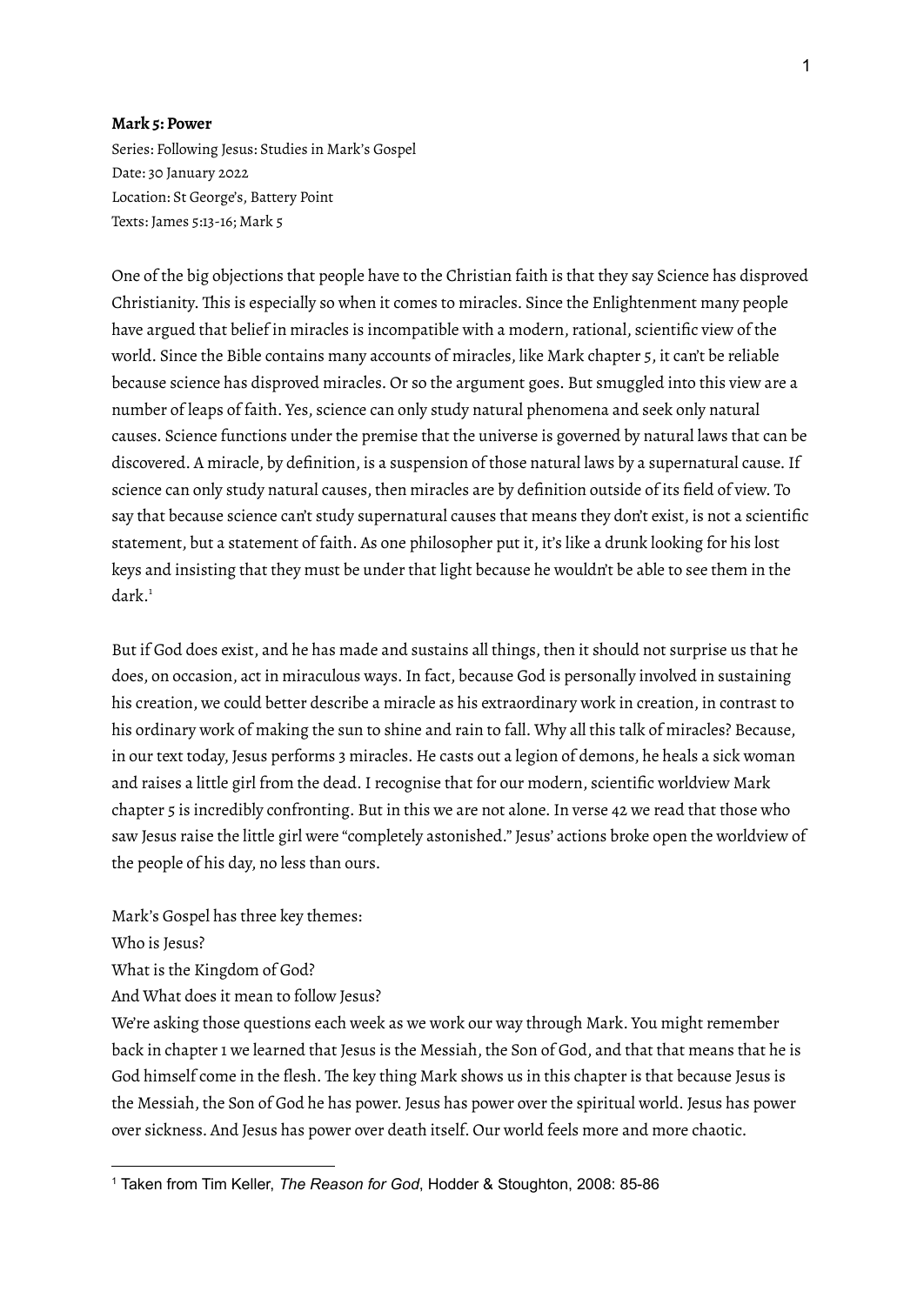Coronavirus. Climate change. Possible war with Russia and China. So much is out of our control. We're fearful and anxious. We need to trust the one who is more powerful than all these if we're going to live lives of peace and purpose. So let's look at the 2 stories and as we ask those three questions who is Jesus? What is the Kingdom of God? And what does it mean to follow Jesus?

## **Story 1-Jesus has Power over the Spiritual realm (1-20)**

In verses 1-5 we see that the spiritual world is real.

They went across the lake to the region of the Gerasenes. **2** When Jesus got out of the boat, a man with an impure spirit came from the tombs to meet him. **3** This man lived in the tombs, and no one could bind him anymore, not even with a chain. **4** For he had often been chained hand and foot, but he tore the chains apart and broke the irons on his feet. No one was strong enough to subdue him. **5** Night and day among the tombs and in the hills he would cry out and cut himself with stones.

Again, this is one of those moments where the story of the Bible breaks the categories of how we typically see the world so that it's hard for us to know what to do with this. Our modern, rational, scientific worldview can only comprehend natural causes. And so we reach for a natural explanation. I remember discussing this in Bible study and people suggesting that maybe the man had a mental illness.

I grew up in PNG and there people had no problem with this story. For them, the spiritual world was very real. This is one of the great things about the body of Christ-the different perspectives different cultures bring can help us better understand the Bible. My parents once took a team of people from Australia for a short trip to PNG. At one village one of the team was violently ill. The 2 doctors on the team couldn't find anything wrong with her. Then the local pastor asked where the necklace she was wearing was from. She said,"I was given it at the last village.""Ah!" he said."This is the problem. This necklace was used in our ancestor worship. It has an evil spirit that is making you sick. We need to pray, and then you will be fine." So, following the instructions we read in James 5, he and my Dad and one of the doctors anointed her with oil, prayed for her, took the necklace off and commanded the spirit to go in the name of Jesus.Immediately she began to improve. The pastor said the necklace was fine, but, as my Dad said, for some reason she didn't want to keep it.

Returning to Mark 5, the rules out mental illness as the cause of this man's problems. Yes he was certainly troubled in his mind, cutting himself and living in the tombs. But he was also able to break iron chains. The spiritual world may be outside the Western worldview, but it's there in our culture on the periphery and in the shadows. Some are more sensitive to it than others. This text shows us that demons or evil spirits can be powerful and destructive. Elsewhere Jesus says that Satan's purpose is to kill and destroy. And this is why the Bible forbids things like witchcraft, horoscopes, fortune tellers, and so on.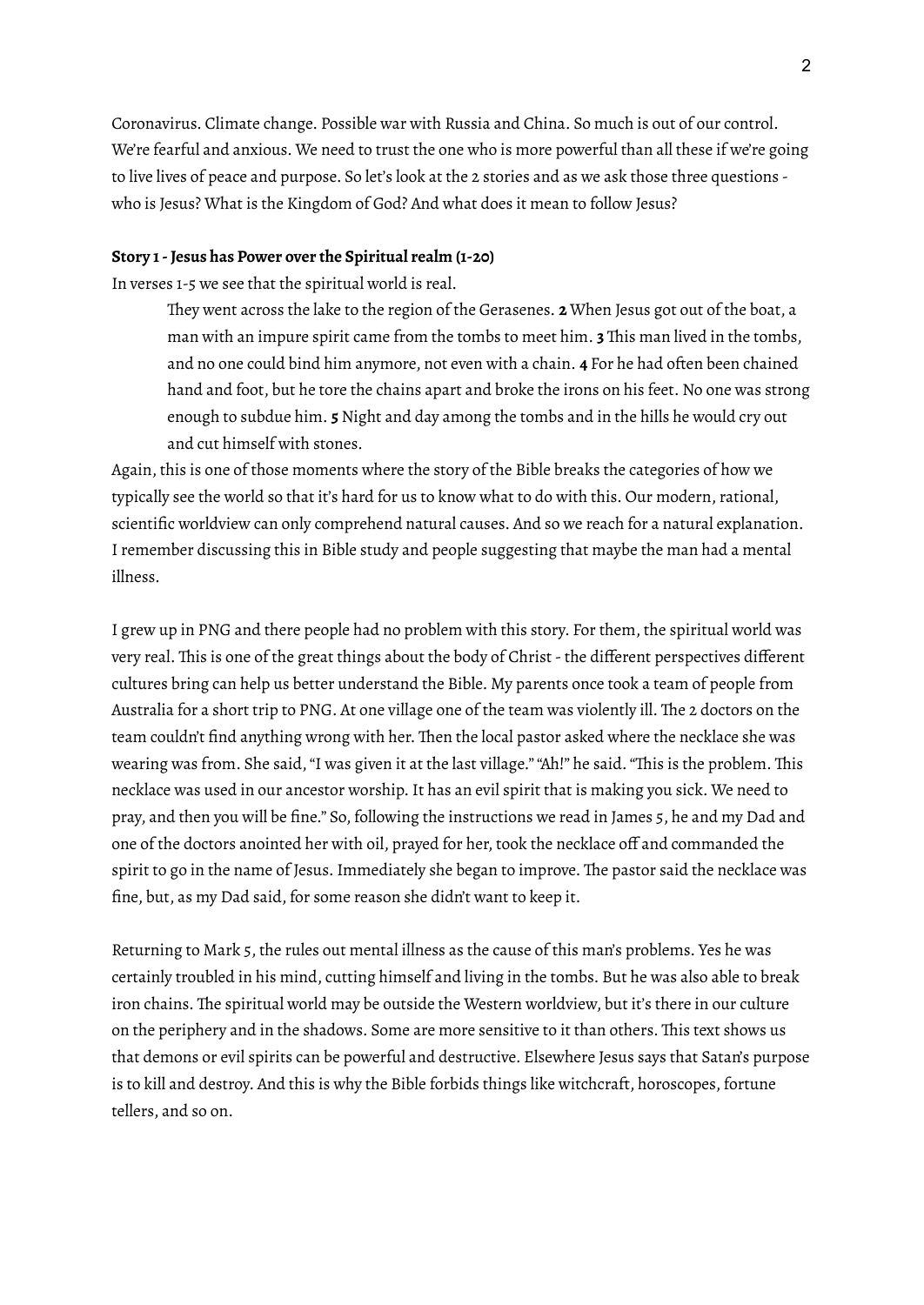What's interesting in the Gospels is that while it's unclear for people, the evil spirits have no problem identifying who Jesus is.In verse 7 we read:

He shouted at the top of his voice,"What do you want with me, Jesus, Son of the Most High God? In God's name don't torture me!"

In verses 8-13 we see Jesus' complete power of the evil spirits. They recognise his authority and they have no choice but to obey him. He commands them with a word.

He gave them permission, and the impure spirits came out and went into the pigs.

Back in chapter 2 Jesus tells us that he has come to bind up the strong man, Satan, and to rescue people held in his power. And so we see this man, freed from the Legion, is restored and in his right mind. Jesus still has authority over evil spirits.In Luke 9 he sends the disciples out with authority to drive out demons in his name. And in Acts we see the apostles doing just this. <sup>2</sup> All who trust in Christ come under his protection. He gives us his Spirit. We need not fear the power of Satan or his minions because Jesus is more powerful. Do you remember that key theme of the Kingdom of God? In Colossians Paul says that, for those who trust in Christ, God has "rescued us from the dominion of darkness and brought us into the kingdom of the Son he loves". <sup>3</sup> Freeing this man from the power of the demons is a moment where the kingdom of God breaks in. The king has come to rescue those trapped in darkness.

In verses 14-20 we see 2 different responses to Jesus' power over evil spirits. The first is from the people in the Gerasene region. When they saw what had happened to the demon possessed man, they were afraid, and they asked Jesus to leave. They rejected the kingdom. If Jesus could bring this astonishing change in this man's life, what would it mean for them?"No thank you. We'd much rather things stay as they are."If you want Jesus' power at work in your life, you need to be prepared for the changes that he will bring.

The other response is from the man himself. Jesus tells him,

"Go home to your own people and tell them how much the Lord has done for you, and how he has had mercy on you." So the man went away and began to tell … how much Jesus had done for him. And all the people were amazed. 4

What does the man do? He shares his story of how Jesus changed his life. Our third theme is "What does it look like to follow Jesus?" This man shows us. Share the story of how much the Lord has done for you and how he has had mercy on you. How have you seen God work in your life? What prayers has he answered? I know our culture likes to keep faith private, but if Christ is at the centre of our lives, if he shapes who we are and how we live, then this should bubble out in our everyday conversation, no matter how countercultural it is. Or perhaps we need to cultivate the habit of

<sup>2</sup> Acts 9.16-18, cf 19.11-16

<sup>3</sup> Colossians 1.13

<sup>4</sup> Mark 5.19-20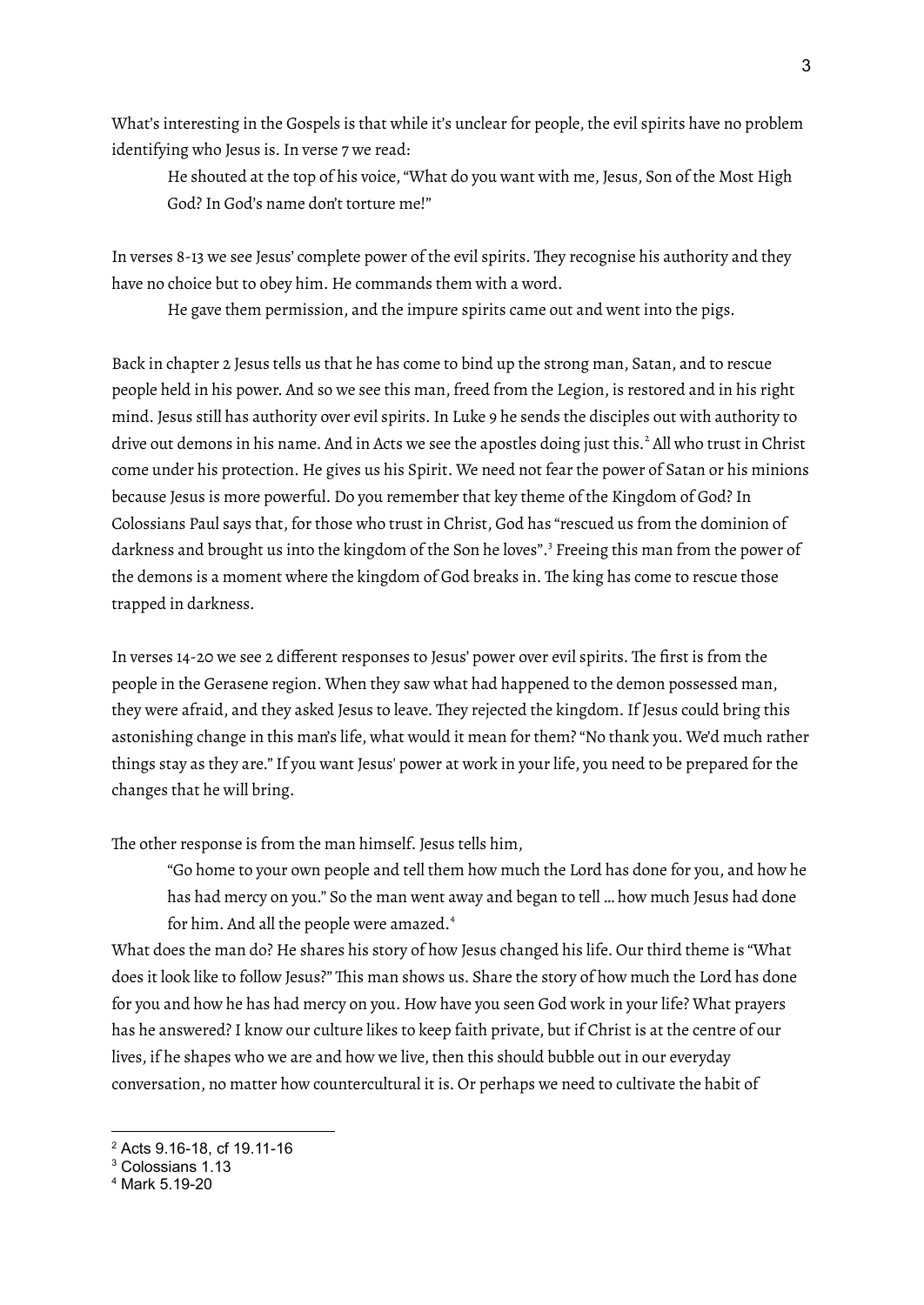noticing each day where God has been at work, and giving thanks to him. Then we'll have something to say.

## **Story 2 -Jesus has Power over sickness and death (21-42)**

Well what about the second story in Mark 5? Jesus demonstrates his power over sickness and death. He heals a sick woman and raises a girl from the dead. Just as an aside, it's significant that 2 women are at the centre of this story. In retelling these miracles Mark uses one of his favourite literary techniques, framing one miracle inside the other. It's such a favourite that scholars call it the "Markan sandwich". He does so because he wants both stories to be taken together and to interpret each other.

Jairus, a local religious leader, comes to see Jesus with an urgent request. He's heard that Jesus can heal the sick, and his daughter is dying. So he asks,

"Please come and put your hands on her so that she will be healed and live."

Jesus starts going with him, but then we're introduced to another person. A woman who has been bleeding for 12 years.In only a few words Mark invites us into her world of suffering, poverty, shame and social exclusion.It's an intimate condition. She's spent all she has on treatment and things have only gotten worse.

There is an added layer to her story that we as modern readers can miss. According to the Law of Moses, bodily discharges like a woman's period make a person unclean. The law prescribes how, once the flow has stopped, you can wash and be cleansed. <sup>5</sup> Only those who were ceremonially clean could come and worship. So this woman's condition had meant that she had not been able to draw near to God in worship for 12 years. What's more, anything and anyone she touched would become unclean and have to be cleansed. So her physical suffering would have been compounded by social isolation. How many hugs to comfort her would she have received in those 12 years? We've all had a taste of this with social distancing in COVID.I had to spend 2 weeks in quarantine before I could hug Claire and my kids when I returned home after my Mum's funeral. How much worse for this woman in her suffering?

But now Jesus has come. And she thinks to herself, "If I just touch his clothes, I will be healed." With the crowd pressing around, it's the perfect opportunity to stay hidden. She reaches out and with the lightest of touches brushes his cloak."Immediately her bleeding stopped and she felt in her body that she was freed from her suffering." Jesus knows that power has gone out from him. He asks,"Who touched my clothes?" The disciples think this is ridiculous with everyone pressing around him, but he keeps asking and eventually the woman comes and falls at his feet. Would Jesus take away what she had just received? Would he condemn her for having touched him while she was unclean? What would the crowd think? Trembling with fear she tells the whole story. And Jesus says to her,

<sup>5</sup> Cf. Leviticus 15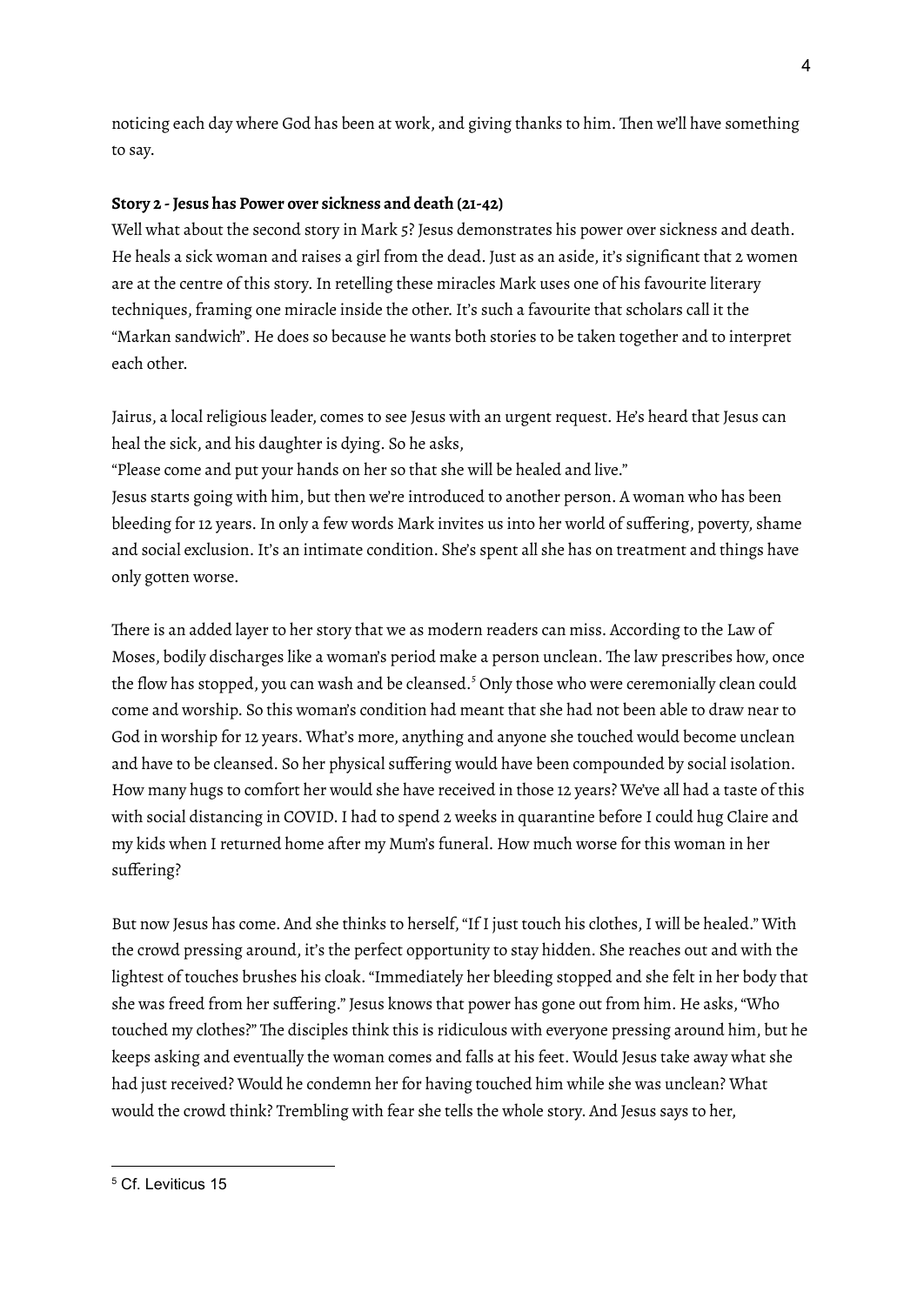Daughter, your faith has healed you. Go in peace and be freed from your suffering. 6 It's an astonishing moment. Notice that rather than being made unclean by her touch, cleansing and healing and wholeness and peace flow out from Jesus to her. Rather than being shunned because her secret shame has been exposed, Jesus honours her before everyone and makes her an example of faith. Of course it's by Jesus' power that she is healed. But if she didn't have the faith to come and seek healing from him, she would have stayed in her suffering.

In the healing of this woman we see the Kingdom of God breaking in. As the king of God's kingdom Jesus brings cleansing, and wholeness and peace and welcome. Jesus has the power to heal. He can and does heal still today. He may heal through the ordinary means of medicine and medical technology. Which, by the way, we've only developed with the gifts God has given us. And we give thanks to God for those incredible blessings. Or he may, on occasion, heal in more extraordinary ways.In both cases we're invited to pray and ask him to heal. But did you notice that Jesus did not only bring physical healing to this woman? He restored her spiritually, giving her access to worship. He restored her socially. He gave her inner peace. This was whole person restoration. And he offers that to each of us.

And this woman shows us what it means to follow Jesus. First, she is a model of faith. Do you come to Jesus seeking his healing and wholeness, trusting that he will provide what you need? Second, As citizens of the kingdom, we can offer that whole person healing to those around us as we point them to Jesus. His touch brings life and peace, healing and hope.

That brings us back to Jairus and his daughter. While Jesus has stopped for this woman, tragically the girl has died. We can feel Jairus' hope dissolving into tears. The people say,"Why bother the teacher anymore?" But Jesus will not abandon Jairus in his grief. With all the tenderness in the universe he says to the broken hearted father, "Don't be afraid; just believe."<sup>7</sup> In Greek faith and belief are the same word. Jesus is asking Jairus to exercise the same trust he has just seen the woman display.

Again we are invited into an intimate setting. As readers we were privy to the woman's secret affliction of 12 years, now with Peter, James and John we're invited into Jairus' home. You might remember that Mark was Peter's scribe, and wrote down Peter's account of Jesus' life and teaching. So here we get his eyewitness testimony to this incredible miracle, with Peter recalling the very words Jesus' spoke."Talitha koum!" Jesus reaches down through death and takes hold of her hand. He calls to her,"Little girl, get up!" And such is the power of his command that not even death is a barrier to hearing and responding to his voice. She gets up, and they are all completely astonished.

Who is Jesus? He's the Son of the Most High God the demons confess. He has the power to command them. He has power over sickness. He has power over even death itself. That is not to say that Jairus' daughter did not later succumb to old age. But here in this miracle we get a glimpse of what the

 $6$  Mark 5.34

<sup>7</sup> Mark 5.36